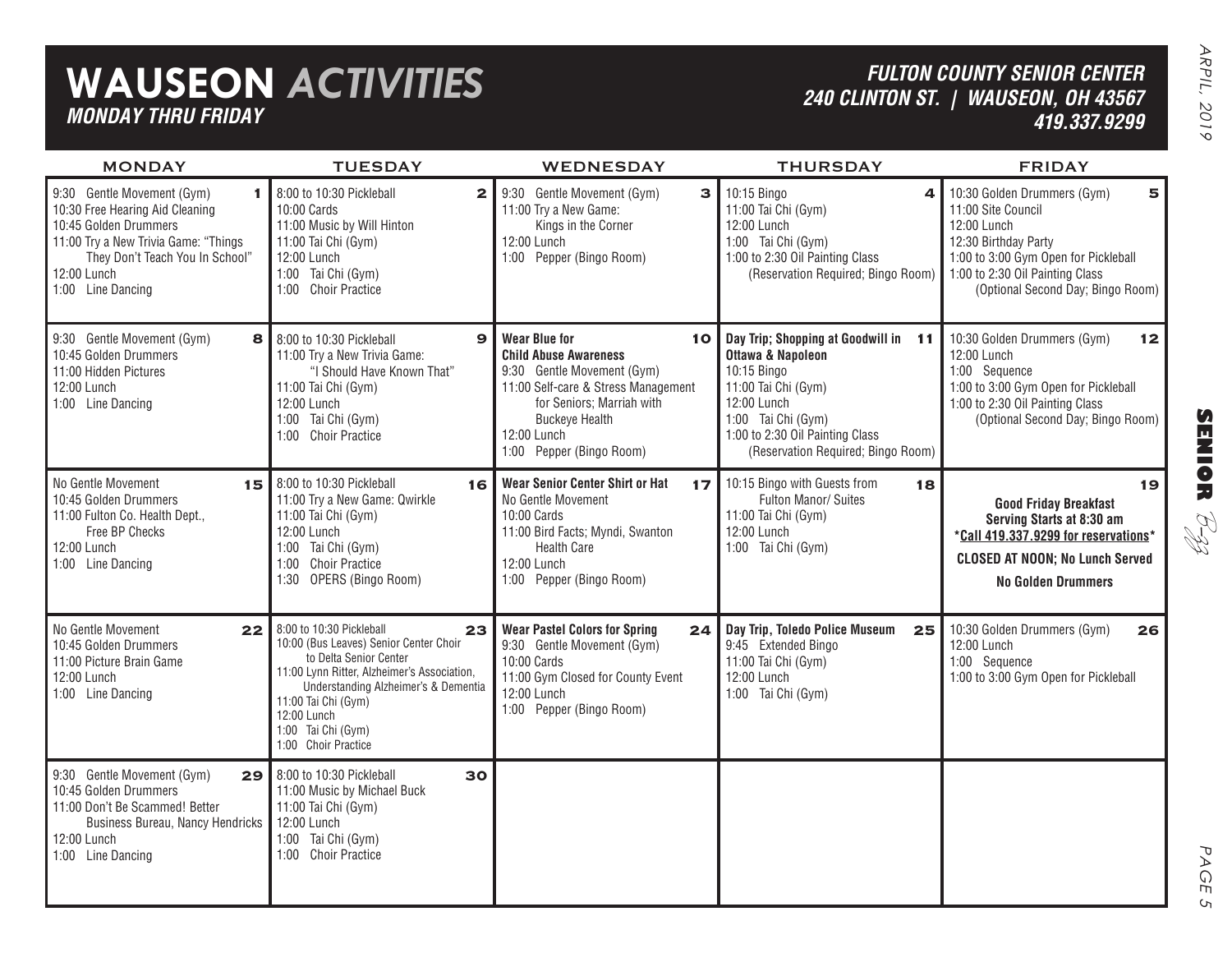## *ARCHBOLD - SCOUT CABIN inside ruihley park, w. williams st. tues. & FRI.*

# **ARCHBOLD / FAYETTE** *ACTIVITIES*

*FAYETTE - FAMILY LIFE CENTER306 E. Main Street MON., Wed., & THURS.*

| <b>MONDAY</b>                                                                                                                                                                           | <b>TUESDAY</b>                                                                                                                                        | WEDNESDAY                                                                                                                                                                                  | <b>THURSDAY</b>                                                                                                                      | <b>FRIDAY</b>                                                                                                                                        |
|-----------------------------------------------------------------------------------------------------------------------------------------------------------------------------------------|-------------------------------------------------------------------------------------------------------------------------------------------------------|--------------------------------------------------------------------------------------------------------------------------------------------------------------------------------------------|--------------------------------------------------------------------------------------------------------------------------------------|------------------------------------------------------------------------------------------------------------------------------------------------------|
| 10:00 Wacky Wordies Game<br>1.<br>11:00 Hidden Pictures<br>12:00 Lunch<br>1:00 Word Games                                                                                               | 10:00 Pepper<br>2 <sup>1</sup><br>11:00 Rummy By Request<br>12:00 Lunch<br>1:00 Cards & Games                                                         | 10:00 Cards<br>3<br>11:00 Five Crowns Card Game<br>12:00 Lunch<br>1:00 Puzzles                                                                                                             | 10:00 Site Council<br>$\Delta$<br>10:30 Bingo<br>12:00 Lunch with Birthday Cake<br>1:00 Cards                                        | 10:00 Site Council<br>5<br>10:30 Bingo<br>12:00 Lunch with Birthday Cake<br>1:00 Games                                                               |
| 10:00 Hidden Pictures<br>8<br>11:00 "I Should Have Known That"<br>Trivia Game<br>12:00 Lunch<br>1:00 Cards & Games                                                                      | 10:00 Hidden Pictures<br>$\mathbf{9}$<br>11:00 Music by Will Hinton<br>12:00 Lunch<br>1:00 Puzzles                                                    | Wear Blue for Child Abuse Awarenets<br>10:00 Brain Game<br>11:00 Hidden Pictures<br>12:00 Lunch<br>1:00 Cards                                                                              | Day Trip; Shopping at Goodwill,<br>11<br><b>Ottawa &amp; Napoleon</b><br>10:30 Bingo<br>12:00 Lunch<br>1:00 Games                    | <b>Wear Pastel Colors for Spring</b><br>12<br>10:30 Bingo<br>12:00 Lunch<br>1:00 Word Games                                                          |
| 10:00 Cards<br>15<br>11:00 Don't Be Fooled by<br><b>Current Scams; Better Business</b><br>Bureau, Nancy Hendricks,<br><b>Senior Relations Specialist</b><br>12:00 Lunch<br>1:00 Puzzles | 9:30 Toe Nail Clinic<br>16<br>(By Appointment)<br>11:00 "Just So You Know," & Free BP<br>Checks; Fulton Co. Health Dept.<br>12:00 Lunch<br>1:00 Cards | <b>Wear Pastel Colors for Spring</b><br>17<br>10:00 Hidden Pictures<br>11:00 Lynn Ritter, Alzheimer's<br>Association, Understanding<br>Alzheimer's & Dementia<br>12:00 Lunch<br>1:00 Games | 10:30 Bingo<br>18<br>12:00 Lunch<br>1:00 Word Games                                                                                  | 19<br><b>Archbold Site Closed.</b><br>Make a Reservation and join us for the<br>Good Friday Breakfast at Fulton Co.<br><b>Senior Center, Wauseon</b> |
| 9:30 Toe Nail Clinic<br>22<br>(By Appointment)<br>10:00 Cards<br>11:00 "Just So You Know," & Free BP<br>Checks; Fulton Co. Health Dept.<br>12:00 Lunch<br>1:00 Cards                    | 10:00 Pepper<br>23 <sup>1</sup><br>11:00 Bunny Brigade;<br><b>Sunshine Community Members</b><br>will Bring Bunnies<br>12:00 Lunch<br>1:00 Games       | 10:00 Hidden Pictures<br>24<br>11:00 Kings in the Corner Card Game<br>12:00 Lunch<br>1:00 Word Games                                                                                       | Day Trip, Toledo Police Museum<br>25<br>Wear Senior Center Shirt or Hat<br>10:00 Extended Bingo<br>12:00 Lunch<br>1:00 Cards & Games | <b>Wear Senior Center Shirt or Hat</b><br>26<br>10:30 Bingo<br>12:00 Lunch<br>1:00 Puzzles                                                           |
| 10:00 Cards<br>29<br>11:00 Trivia Game: "Things They Don't<br>Teach You in School"<br>12:00 Lunch<br>1:00 Games                                                                         | 10:00 Pepper<br>30<br>11:00 Zingo<br>12:00 Lunch<br>1:00 Word Games                                                                                   |                                                                                                                                                                                            |                                                                                                                                      |                                                                                                                                                      |

PAGE PAGE 7  $\vee$